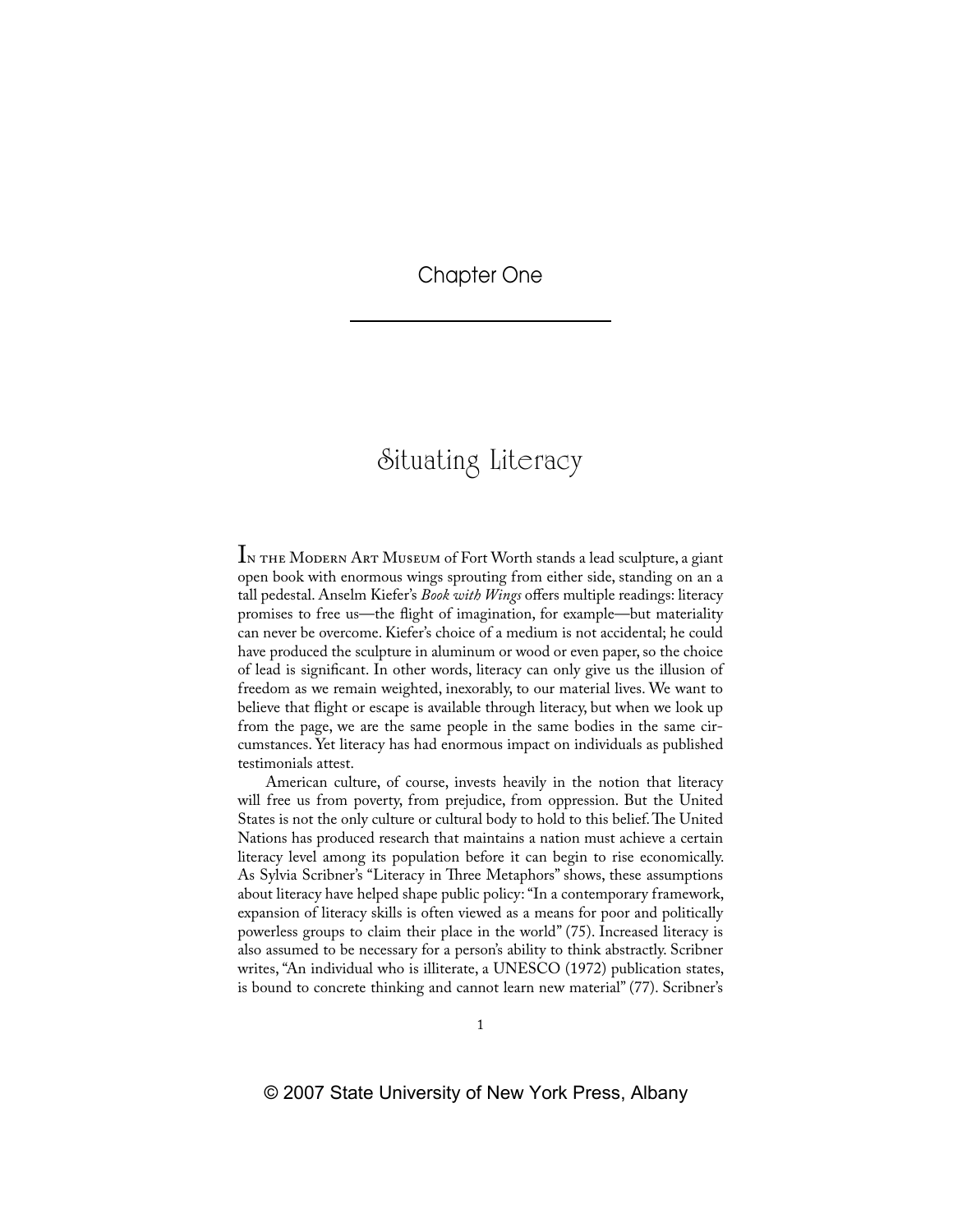research among the Vai people in Western Africa, however, then goes on to disprove these assumptions as her five-year study of Vai literacy and literate practices reveal the value-laden nature of Western definitions and reveal as well how literacy in practice cannot be neatly contained by either definitions or metaphors. One would hope that, given the datedness of these references, they would no longer have currency; however, many still widely believe that literacy is a guarantee of national as well as individual success.

But, as Robert F. Arnove and Harvey J. Graff point out in "National Literacy Campaigns," literacy does not automatically lead to anything by itself; to make social or economic change possible, it has to be part of a nexus of factors to have significant effect:

To ask of literacy that it overcome gender discrimination, integrate a society, eliminate inequalities, and contribute to political and social stability is certainly too much. Ultimately, the retention and uses of literacy depend on the context of the environment of opportunities available to people to use their literacy skills, transformations in social structures, and the ideology of leaders. Whether the materials and methods of literacy and postliteracy campaigns are truly designed to equip people to play more active roles in shaping the direction of their society or, to the contrary, are intended to induct people into roles predetermined by others is a telling indicator of ideology and intent. (614)

In other words, literacy's efficacy is contextual, and the expectations we have regarding what literacy can and cannot make possible are largely ideological.

More recently, Deborah Brandt's *Literacy in American Lives* offers case studies of eighty Americans of varying ages and from various socioeconomic, ethnic, and racial backgrounds to disrupt assumptions about literacy's power to change personal and economic circumstances. As Kiefer's sculpture shows, being literate is neither a simple nor a straightforward process. Brandt writes:

Expanding literacy undeniably has been an instrument for more democratic access to learning, political participation, and upward mobility. At the same time, it has become one of the sharpest tools for stratification and denial of opportunities. Print in the twentieth century was the sea on which ideas and other cultural goods flowed easily among regions, occupations, and social classes. But it also was a mechanism by which the great bureaucracies of modern life tightened around us, along with their systems of testing, sorting, controlling, and coercing. (2)

At the same time literacy makes social and economic mobility possible, it also provides the means to determine standards for what sorts of literate practices will and will not allow access to that mobility. In addition, Brandt reveals those standards to be fluid: "Unending cycles of competition and change keep raising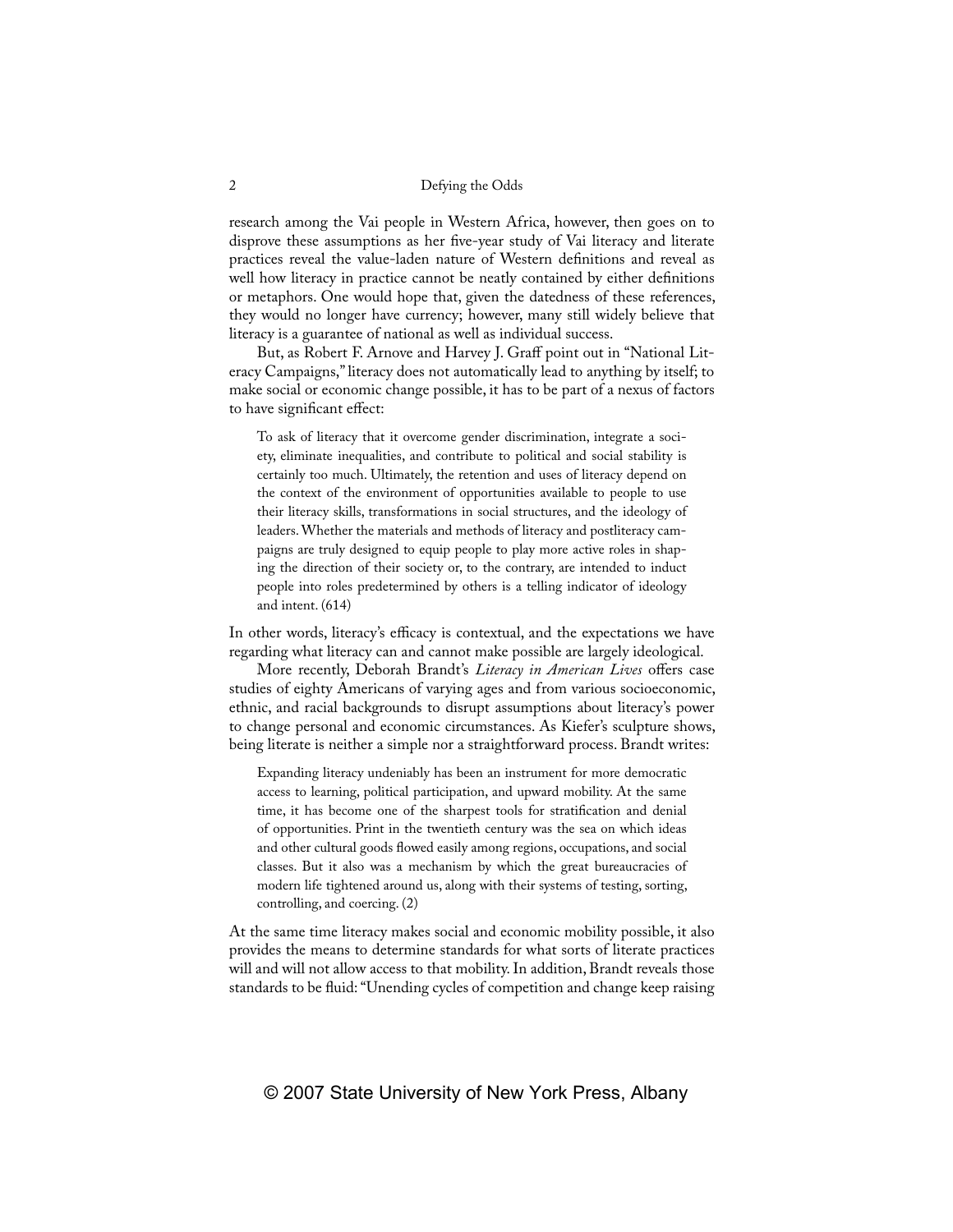the stakes for literacy achievement" (2). In other words, economic and social mobility require increasingly higher levels of literacy, and definitions of what being literate means are not stable.

At this point, I should explain how I am defining literacy within this project. As a teacher of first-year writing on the college level, I am not, of course, talking about the rudimentary decoding of letters. Despite elitist jeremiads of declining skills and abilities, first-year students come to college able to read and write. The kind or level of literacy that concerns me is the ability to read and make critical judgments about a variety of texts and then to communicate those judgments in writing. In other words, I am referring to a fairly high level of literacy—"higher" literacy if you will. I am also borrowing from Brian V. Street's definition that stresses literacy as "the social practices and conceptions of reading and writing" (1). As with Arnove and Graff , he also argues that literacy is context- and ideology-bound; he "contend[s] that what the particular practices and concepts of reading and writing are for a given society depends upon the context; that they are already embedded in an ideology and cannot be isolated or treated as 'neutral' or merely 'technical'" (1).

My concern in writing this book is not with judging what constitutes successful literate practices; my concern is with the why of literate behavior—specifically, why do some of us pursue higher literacy with almost single-minded devotion. In particular, I am interested in viewing higher literacy through the lens of class. My interest arises from my twenty-plus years as a teacher of composition who continues to be puzzled by why some students succeed and others fail. My interest is further complicated and motivated by my own literacy history as a child of working-class parents whose interests in higher literacy were minimal and who found my passion for increased literacy and higher education perplexing at best. I have to wonder where my intense desire to read and study increasingly complex texts comes from because it was not significantly encouraged in my early years. In fact, being utterly absorbed in a book, as opposed to flipping through a magazine or newspaper, was perceived as a cause for concern. Too much reading was ruining my eyes. Too much reading was not "good" for me. My mother refused to teach me to read or even to write my name before I started school in the first grade. She was not being abusive or cruel; she just did not want me to be ahead of my classmates because, to her way of thinking, standing out and being "different" was not a good thing. I was nurtured by teachers along the way, but, quite honestly, I can only remember being praised by teachers twice in twelve years of public school, and I distinctly remember feeling uncomfortable on both occasions at being singled out—at being "different."

So my desire for higher literacy is rooted in the personal. My motivation is not merely to analyze and work through my own anxieties and unresolved psychological baggage—at least I hope it is not—but research questions, much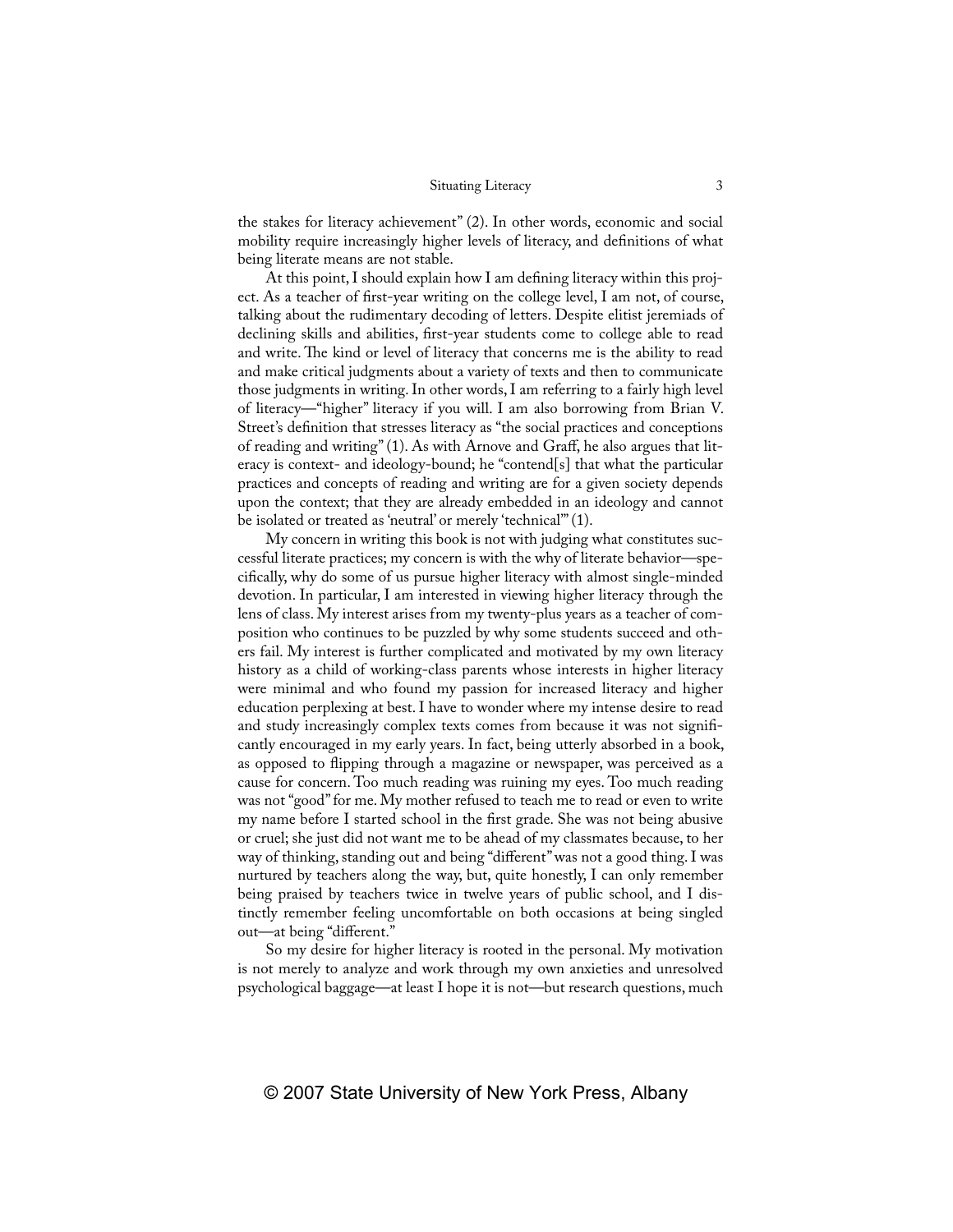like medical specialties, arise from a personal experience or connection. In addition, in composition studies, we continue to experience the allure of the personal. (I address recent scholarly attention to the "personal" in our teaching and writing in chapter 4.) We reject current-traditional methods that divide reading and writing assignments into modes and begin with personal narratives, but we still feel the pull of personal narrative. Robert E. Coles argues that we are "called" by stories, and Joseph Trimmer says, "To narrate is to know" (xv). Trimmer continues, "We need to tell our teaching stories if we are to understand our teaching lives" (xv). Although telling stories does not necessarily lead to "understanding," stories do provide an important site of knowledge both for us and for our students, and the site becomes richer when we bring the stories together.

Of course, stories drawn from our experience are not enough in themselves. Just relating experience does nothing to situate it within a culture; just telling a story does nothing toward making sense of the role it plays within that culture. In "Deep Play: Notes on the Balinese Cockfight," Clifford Geertz writes:

The culture of a people is an ensemble of texts, themselves ensembles, which the anthropologist strains to read over the shoulders of those to whom they properly belong. There are enormous difficulties in such an enterprise, methodological pitfalls to make a Freudian quake, and some moral perplexities as well. Nor is it the only way that symbolic forms can be sociologically handled. Functionalism lives, and so does psychologism. But to regard such forms as "saying something of something," and saying it to somebody, is at least to open up the possibility of an analysis which attends to their substance rather than to reductive formulas professing to account for them. (255)

Geertz's essay attempts to understand the role cockfighting plays in Balinese society. He acknowledges the difficulty an outsider who "strains to read over the shoulders of those to whom they properly belong" faces. His goal is to interpret the experience of others, to open up their experience to analysis. Such interpretation is subject to "methodological pitfalls," but those acts of interpretation allows us to read a culture's "ensemble of texts" with greater complexity and with the potential for alternative readings that can help the reader move beyond prejudice and stereotype.

Sometimes, however, an insider's knowledge is a necessary first step to open the way to those alternative readings. I am reminded of Frederick Douglass's reinterpretation of slave songs in each of his autobiographies. Whereas white people had "read" slaves' singing ("straining to read over their shoulders" if you will) as signifying joy, Douglass makes clear that these interpretations are serious misreadings of this particular "ensemble of texts." What white people had interpreted as joy was actually slaves' misery within slavery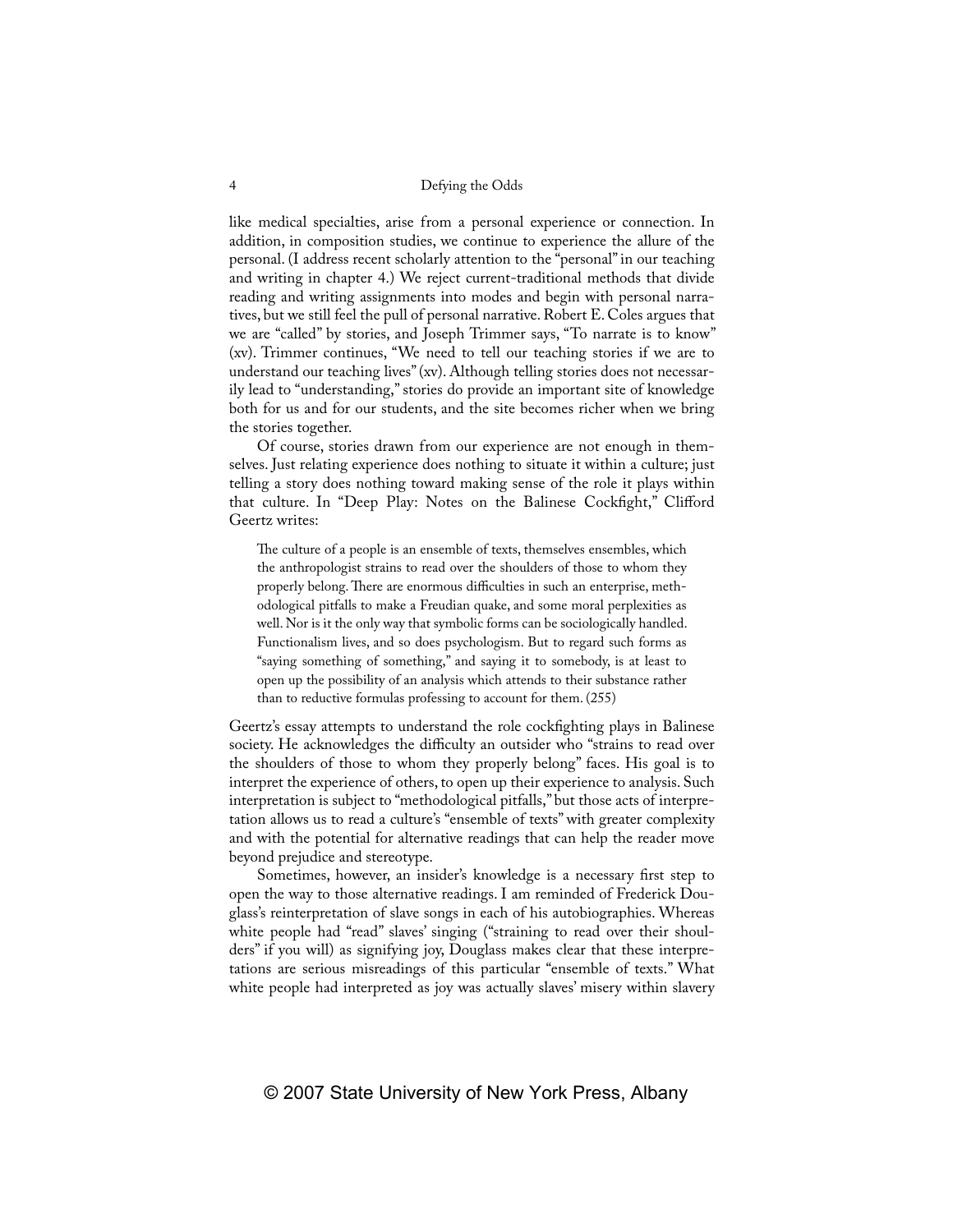and their profound, even unconscious, desire for freedom, argues Douglass. He writes, "I have often been utterly astonished, since I came to the north, to find persons who could speak of the singing, among slaves, as evidence of their contentment and happiness. It is impossible to conceive of a greater mistake. Slaves sing most when they are unhappy" (*Frederick Douglass* 29). Yet Douglass argues that he himself could only comprehend that unhappiness after his escape to freedom. From within the experience, he was too close to read it; only by looking over his own shoulder, to paraphrase Geertz once more, is he able to apprehend the experience of slave songs.

In *Alice Doesn't*, Teresa de Lauretis defines experience as:

the process by which, for all social beings, subjectivity is constructed. Through that process one places oneself or is placed in social reality and so perceives and comprehends as subjective (referring to, originating in oneself) those relations—material, economic, and interpersonal—which are in fact social, and, in a larger perspective, historical. (159)

In other words, experience appears to be individually known and felt; that is, this is my experience of love unlike anyone else's. But how much of the "unique" experience of love is marketed and made consumable (weddings, after all, are part of a multimillion dollar industry)? Consider, too, how difficult resisting or even imagining a love "story" outside a Hollywood narrative is. Experience, too, according to de Lauretis, has history; that is, one can examine the experience of love historically: how definitions of love have evolved, how notions of appropriate partners have changed, and so forth. One way to analyze experience is to look at transgressive acts that challenge the limits of what is being experienced. For example, what can be learned of the experience of love when we consider past laws prohibiting interracial marriage or the current debate regarding gay marriage? Our definitions have to shift—or harden—when we take the "exceptional" into account.

Historian Joan W. Scott points in her article "Experience" to the power of the transgressive or the exceptional to begin a process of understanding experience historically. She begins her essay with a discussion of science fiction writer Samuel Delany's autobiographical narrative in which he describes his first visit to a gay bathhouse. The scene operates to introduce the metaphor of "visibility," that is, of making visible that which has previously been invisible or "outing." Delany's experience "dramatically raises the problem of writing the history of difference, the history, that is, of the designation of 'other,' of the attribution of characteristics that distinguish categories of people from some presumed (and usually unstated) norm" (22). Certainly, rendering the "other" visible is an important step that makes efforts to look away or ignore difference more problematic. And it is a step toward de-exoticizing or demystifying the other. For instance, Douglass's rereading of the slaves' songs make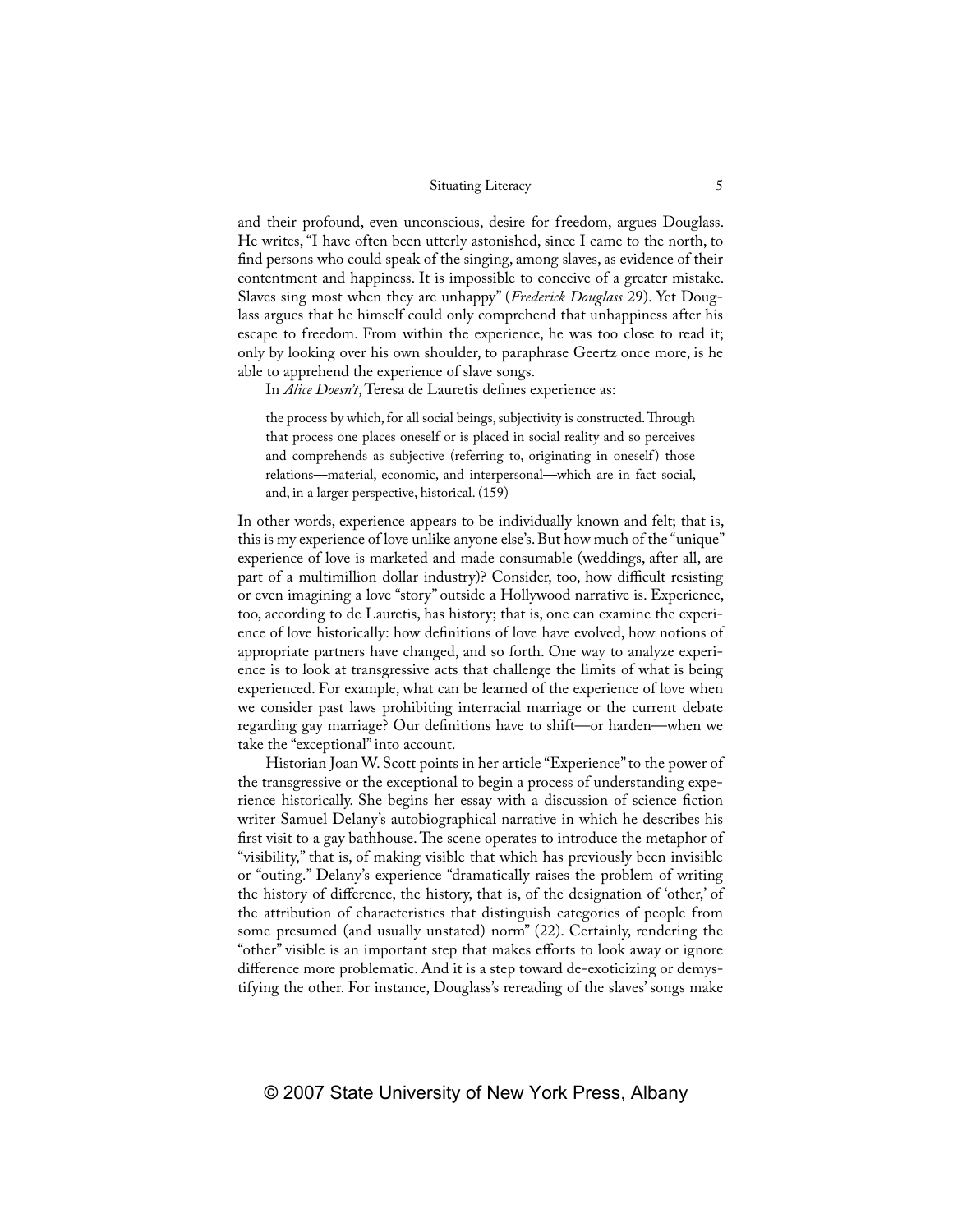his readers' interpretation of them on a superficial level more difficult to do ever again. They at least have to consider other possible interpretations, and their assumptions have been "troubled."

Still referring to Delany's narrative as her central example, Scott writes:

We come to appreciate the consequences of the closeting of homosexuals and we understand repression as an interested act of power or domination; alternative behaviors and institutions also become available to us. What we don't have is a way of placing those alternatives within the framework of (historically contingent) dominant patterns of sexuality and the ideology that supports them. We know they exist, but not how they've been constructed; we know their existence offers a critique of normative practices, but not the extent of the critique. Making visible the experience of a different group exposes the existence of repressive mechanisms, but not their inner workings or logics; we know that difference exists, but we don't understand it as constituted relationally. For that we need to attend to the historical processes that, through discourse, position subjects and produce their experiences. It is not individuals who have experience, but subjects who are constituted through experience. Experience in this definition then becomes not the origin of our explanation, not the authoritative (because seen or felt) evidence that grounds what is known, but rather that which we seek to explain, that about which knowledge is produced. (25–26)

So "otherness" reveals something about the repressive function of the "norm," but it reveals nothing about how the norm functions as repressive. Only by examining both the "norm" and the "other" historically can we begin to understand how both are "constituted relationally." Experience is not authoritative evidence; the experience is what we are trying to explain. Or as Scott states later in the same article, "Experience is at once always already an interpretation *and* is in need of interpretation" (37, author's italics). In trying to understand more of the complex relationships people have with literacy, then, we should not accept the assumption that the experience of literacy is "life changing," but instead attempt to understand the larger historical and cultural narrative that would allow such an assumption to emerge. I am not denying that Anna Quindlen experienced literacy in this way as she describes it in her short book *How Reading Changed My Life*; I am saying that her interpretation of her experience is available to our interpretation. Experience is bigger than the individual. As teachers, we are in the perfect position to begin that interpretation.

Then, too, I am aware of the problematic nature of my use of "we." Who is this "we" I keep including in my arguments? Certainly, I do not believe that all composition teachers are the same, teach the same, theorize the same, and so forth. I am using the second person plural as an enabling fiction as I argue for certain ways of considering and valuing students and their writing. I am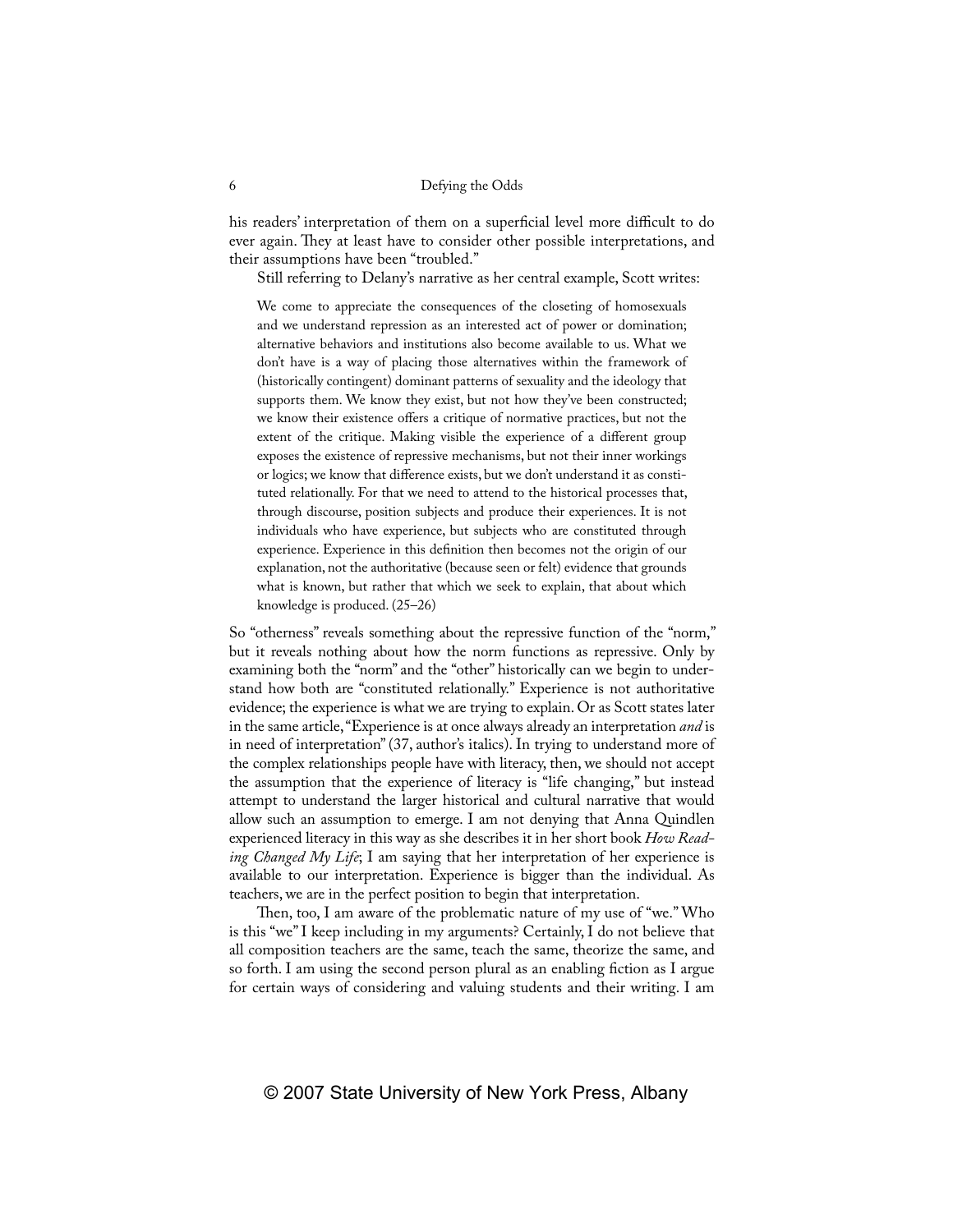including those teachers who share with me a belief that the students in our classes come in with important things to say and to teach us but that learning to hear those things is a never-completed process.

I should also say something about what I mean when I refer to "students" as well. I hope I am clear that I am not referring to generic students or assuming that all students are the same from one coast to the other. The students who populate the classes I teach are more likely to be first-generation college students and are more likely to be working part-time and commuting. About 14% of our student body is African American, which is a larger percentage than most state colleges and universities in my state, particularly the flagship schools. The percentage of Chicano and Latino students fluctuates, but it is generally around 4% to 6%. The majority of our student population tends to live within a one- to two-hour drive from home even if they live on campus. Many are, in Alfred Lubrano's term, "straddlers"; that is, they come from working-class homes but strive to be middle class. In his book *Limbo: Blue-Collar Roots, White-Collar Dreams*, he writes that straddlers "were born to blue-collar families and then, like me, moved into the strange new territory of the middle class. They are the first in their families to have graduated from college. As such, they straddle two worlds, many of them not feeling at home in either, living in a kind of American limbo" (2). The students in my classes also tend to be politically and religiously conservative, and they generally exhibit little awareness or interest about national or international events. Even the war with Iraq has generated little discussion except among those with loved ones in the armed services. More than 50% of our students identify their religion as Baptist. These students tend to be resigned about reading and writing rather than passionate, but they tend to be good sports about fulfilling these assignments. I rely heavily on the verb "tend" in my description because, of course, these are the broadest of descriptive strokes.

Ignoring class on my campus would be easy—as it most likely would be on most campuses—because students do not want to talk about it and because the divisions are perhaps less evident for students at the university where I teach as they were for me at the "suitcase college" I attended, a college much like this one. But Lubrano argues, "By ignoring class distinctions, people may be overlooking important parts of themselves and failing to understand who they really are. They are Straddlers in limbo, still attached to their workingclass roots while living a new kind of life in the white-collar world" (5). When students leave this school, they will be better prepared for the inequities they will likely encounter if class has been frankly discussed. In addition, they may find themselves unprepared for the tensions that can arise between them and loved ones if and when their education begins to change them. Lubrano uses the metaphor of the hinge on a door to describe the straddler's position between worlds: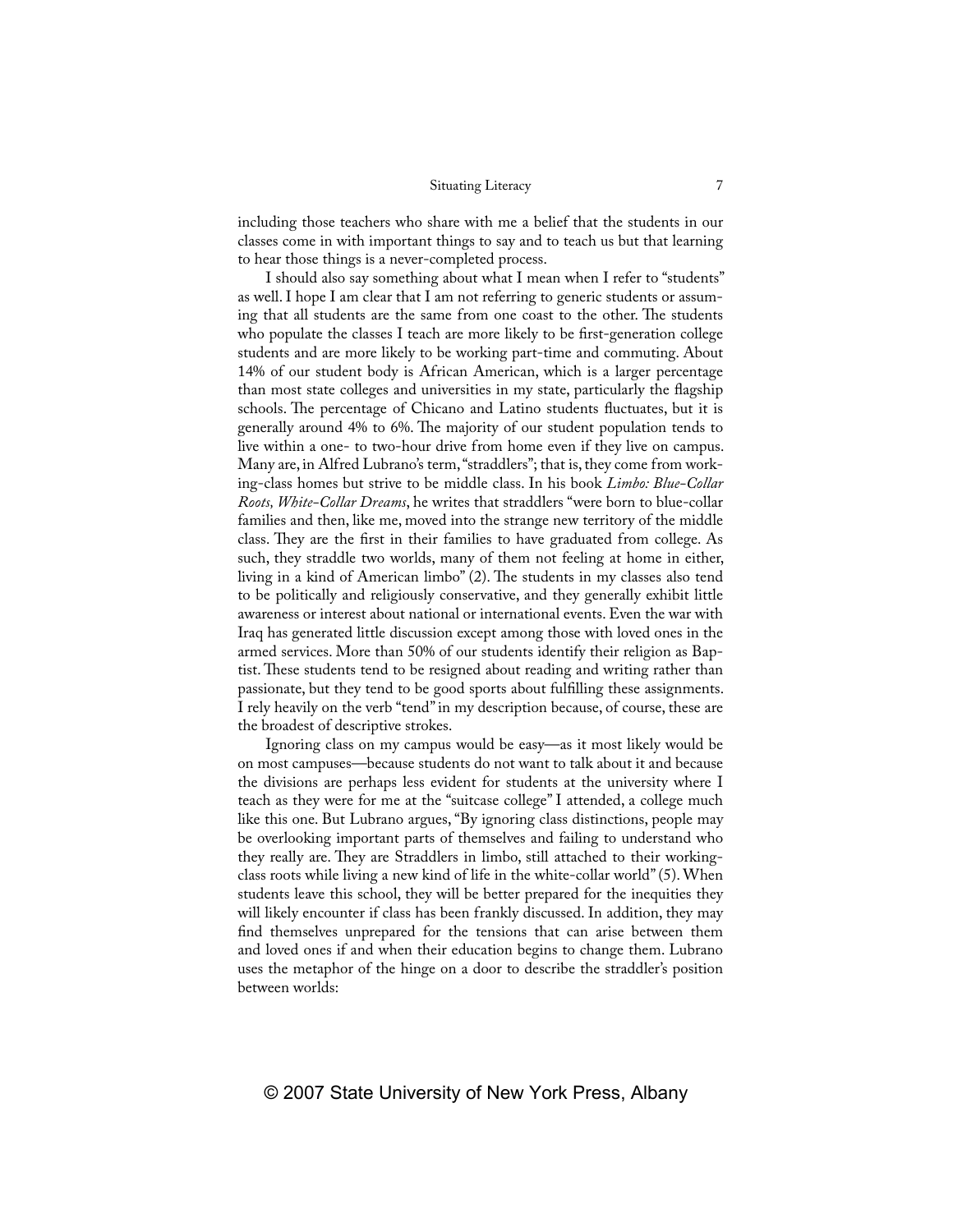Being the white-collar child of a blue-collar parent means being the hinge on the door between two ways of life. With one foot in the working class, the other in the middle class, people like me are Straddlers, at home in neither world, living a limbo life. It's the part of the American Dream you may have never heard about: the costs of social mobility. People pay with their anxiety about their place in life. It's a discomfort many never overcome. (8)

I see students trying to live in both worlds and see the toll it takes. My colleagues complain about the "bizarre" excuses our students have for their absences, but the excuses make perfect sense to me, a fellow straddler. My middle-class colleague shakes her head in disgust when a student misses class to take an aunt to a doctor's appointment or to support a sibling in a child custody hearing. But these students are trying simultaneously to be students and to meet their obligations to family members. They come from families who may be pleased that their sons or daughters are working to improve their economic and employment status, but the hard-and-fast rule is that family comes first.

But, of course, the goal is to become middle class; however, how can one know what it means to be middle class if one has had little experience of it apart from what appears on television? As I saw the way my father was treated by the company for which he worked for more than thirty years, I vowed that I would do everything I could to make sure I could never receive the same treatment. Many straddlers are motivated similarly. "But," writes Lubrano, "we don't want to have to totally reject who we are and where we came from to become educated and live in nicer houses. There is, then, unease in the transition, because Straddlers are making a difficult journey. That trip is invisible to the middle class, who don't have to cross class lines to become educated" (82). My middle-class colleague can only interpret her student's absence to help his sister move as a way to get out of coming to class or as a case of insufficient dedication to his education. She cannot see how the student is indeed trying to serve two masters.

Of course, most of the straddlers on my campus do not consider themselves to be working class. In fact, what surprises me most on my campus (although it probably should not) is the extent to which virtually all students, no matter their race or ethnicity, identify as middle class. Of course, I understand that this is the class to which they aspire, the reason they are in college in the first place for most. Based on my own experience, too, I should not be surprised because it did not occur to me to consider myself "working class" or, perhaps more accurately, to consider my background working class until I already had a master's degree, had my first university teaching job, and had heard someone else refer to my background as working class. My family, too, identified as middle class, even though for much of my childhood my father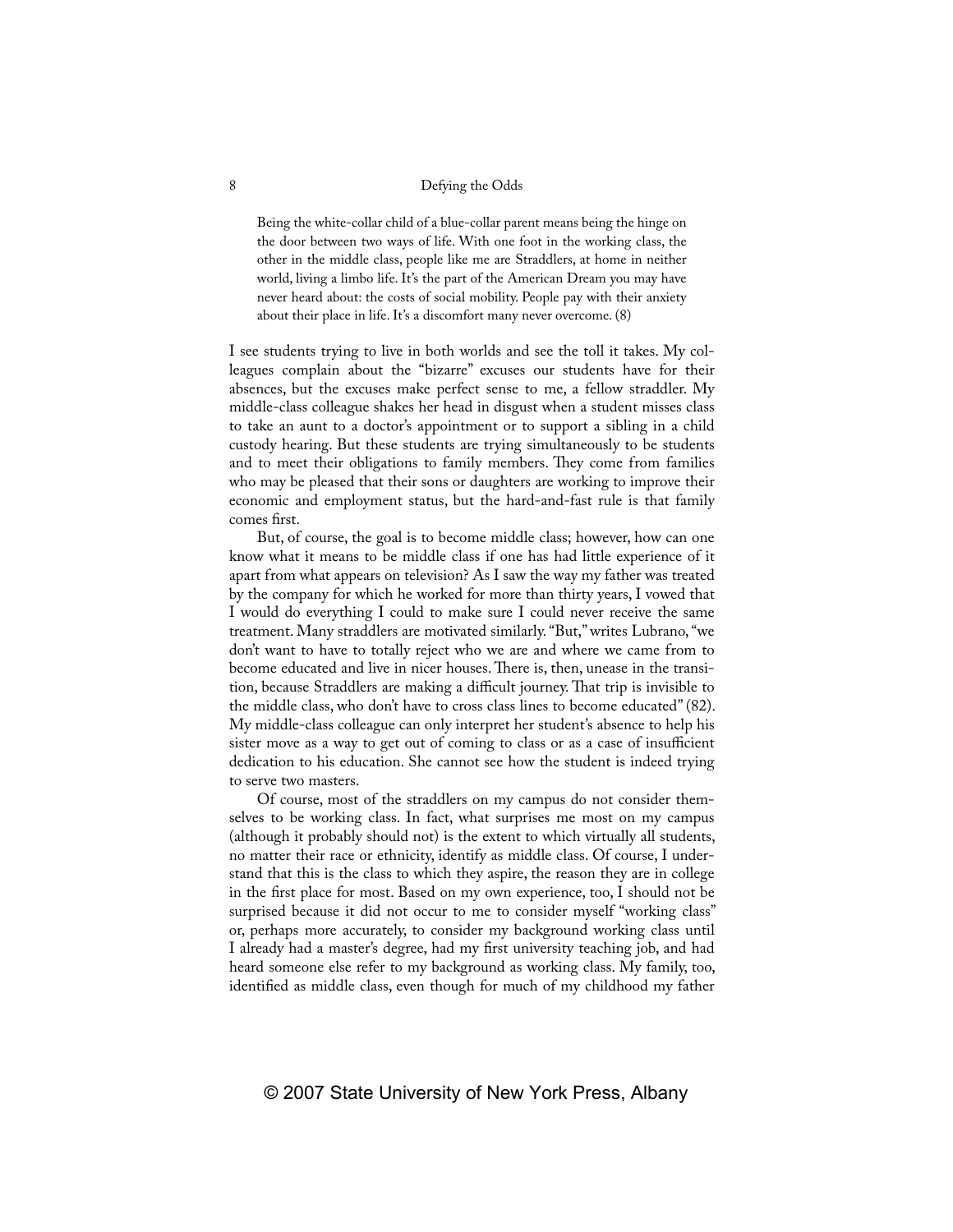was a milkman and my mother worked hourly wage jobs. Although I can now easily list a dozen or so class markers that clearly reveal my family's workingclass status, we did not perceive those tastes, traits, and activities to be markers of any kind. And, as Lubrano points out, "Class can hold you back, or limit you. But if you express this, it sounds like whining" (4). No one wants to be perceived as a whiner, especially if you come from a family like mine, where whining was never rewarded with anything positive.

In *Unequal Childhoods: Class, Race, and Family Life*, Annette Lareau writes, ". . . Americans are much more comfortable recognizing the power of individual initiative [rather] than recognizing the power of social class. Studies show that Americans generally believe that responsibility for their accomplishments rests on their individual efforts" (7). As Lareau states, Americans want to believe their achievements come solely by way of their hard work and perseverance. A colleague of mine told me about a young white male student in her introduction to multicultural literacy class. He expressed displeasure at the focus on difference and at what he perceived as reverse discrimination, more specifically, "white male bashing." In a written assignment, he argued that he had worked for and earned everything he had achieved and that when he finished his college degree, he would begin his job as a vice president in his stepfather's company because he had worked for it. Nothing could convince him that he had any kind of advantage for that job. We can laugh or roll our eyes at what we see as the absurdity of his position, but his beliefs remain firm, and he is not alone in those beliefs. Of course, Americans cannot deny that poverty exists, yet, rather than ask questions of the system that engenders poverty, we have a tendency to blame poverty on those who are poor—particularly poor whites. In the introduction to their book *White Trash: Race and Class in America*, Matt Wray and Annalee Newitz write:

In a country so steeped in the myth of classlessness, in a culture where we are often at a loss to explain or understand poverty, the white trash stereotype serves as a useful way of blaming the poor for being poor. The term *white trash* helps solidify for the middle and upper classes a sense of cultural and intellectual superiority. (1)

If we assume that with enough hard work no one has to be poor, we can take the next step and assume that those who are poor deserve it.

Despite many Americans' class blindness or prejudice, class does, of course, affect us. Andrew Milner in *Class* writes:

There are differences in the levels of cultural salience that attach to social class in different national cultures.  $\ldots$  But the available sociological evidence clearly shows class position to be a primary determinant of cultural behaviour, attitudes, and lifestyle, irrespective of this general level of "awareness" of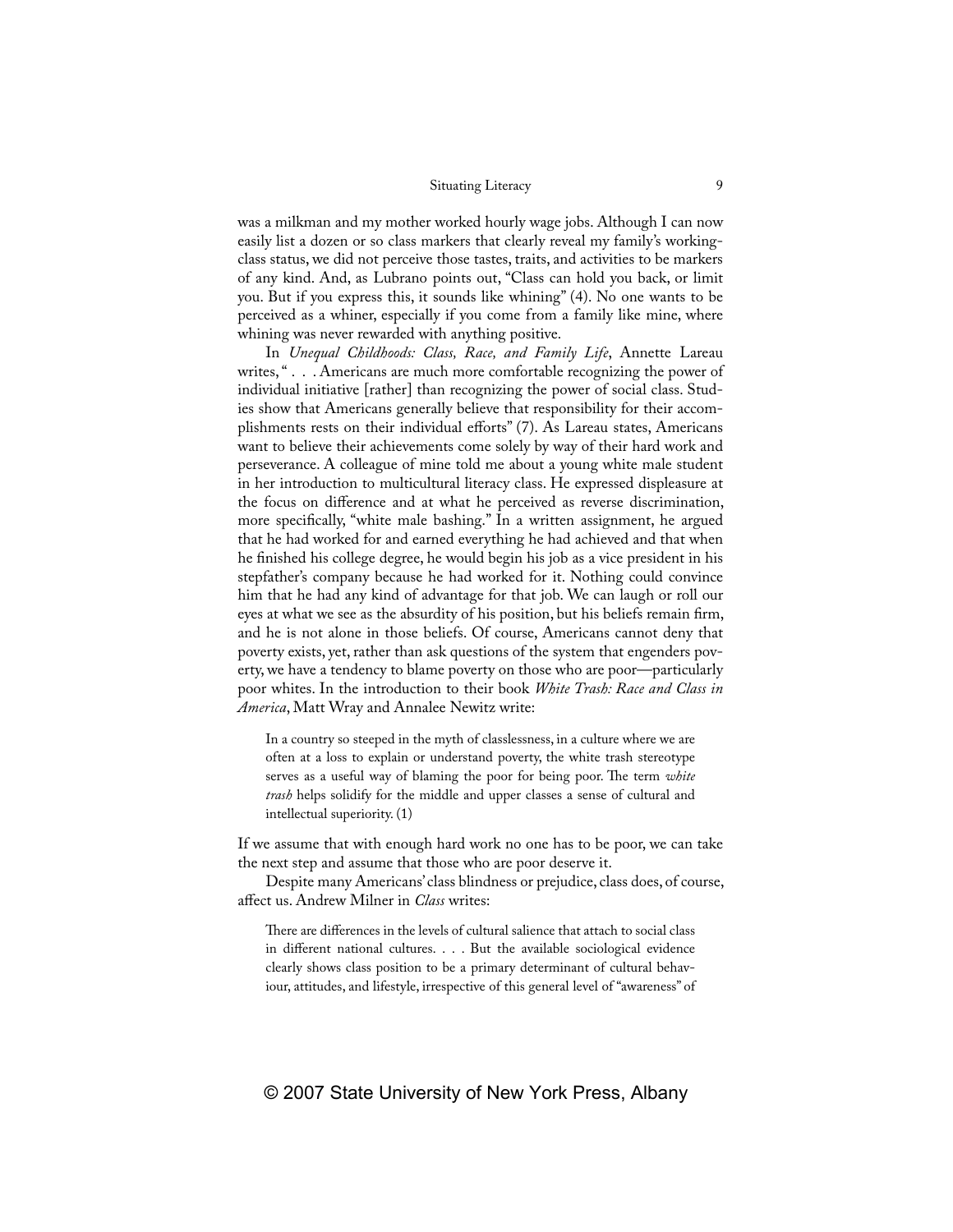class. Indeed, empirical sociological research is so invariant in its findings on this subject so as to call into question the further point of continued speculation about the supposed "death of class." (11–12)

Whether we acknowledge it or not or, as in the case of my family, whether we are even aware of it, class marks us. When I entered college, I truly believed that one college was as good as another. I knew some of the people I went to high school with went to elite private colleges, but it simply never occurred to me that they might gain some advantage by going there instead of the megauniversity that I chose for reasons of cost and convenience. I had heard of Harvard and Yale, of course, but schools like that seemed to be from a different universe and to be for the upper classes. Only by looking back, reminiscent of Douglass's ability to "read" slave songs after he was no longer in a position to sing them, can I see how I was marked by my social class. In other words, I exhibited no class consciousness.

What interests me now is how these class divisions and distinctions are maintained and resisted. If we see class distinctions as serving the capitalist state, we can turn to Louis Althusser for a Marxist analysis. Whereas Marx demystified the seemingly "natural" movement of capital, Louis Althusser analyzed the seemingly "natural" operations of state and government in support of capital. Building from Marx's work, Althusser's "Ideology and Ideological State Apparatuses (Notes towards an Investigation)" details how institutions and ideology enmesh to reproduce and maintain stratifications that make possible the continuation of capitalist society: "As Marx said, every child knows that a social formation which did not reproduce the conditions of production at the same time as it produced would not last a year. The ultimate condition of production is therefore the reproduction of the conditions of production" (127). For the capitalist state to continue, it must make possible an endless circulation of capital; production requires the incessant renewal of the means of production. This is true not only in terms of raw materials, but also in terms of labor power and the social formations that produce and sustain it:

To put this more scientifically, I shall say that the reproduction of labour power requires not only a reproduction of its skills, but also, at the same time, a reproduction of its submission to the rules of the established order, i.e. a reproduction of submission to the ruling ideology for the workers, and a reproduction of the ability to manipulate the ruling ideology correctly for the agents of exploitation and repression, so that they, too, will provide for the domination of the ruling class "in words." (132–33)

For Althusser, then, school is where labor learns to follow the rules and where management learns to enforce them, and there is no possibility for "radical" or "liberatory" education. At this stage in the development of capital, the kind of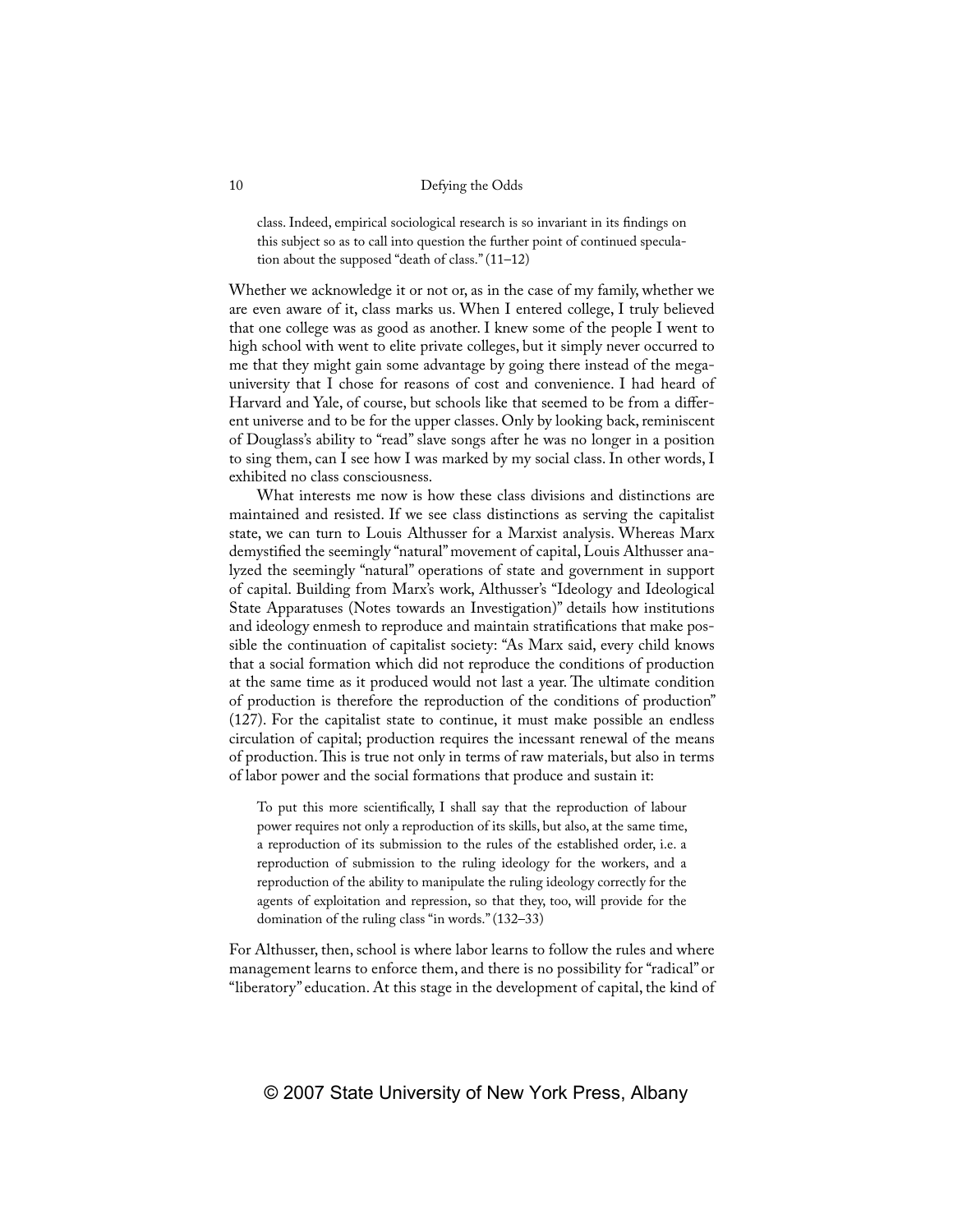labor that Marx and Althusser imagined is in non–U.S. countries, so the need for schools to reproduce "submission to the rules" may be even more crucial for capitalism.

According to Althusser, the school functions as an ideological state apparatus (ISA), one of the many ideological state apparatuses including the church, the law, trade unions, and others, not to be confused with the "(repressive) state apparatus," which functions "massively and predominantly by repression (including physical repression), while functioning secondarily by ideology," for example, the police or the military (145). Althusser is careful to point out that the (repressive) state apparatus makes use of ideology to support the means and threat of repression just as ISAs can ultimately take recourse in repression because no apparatus functions as purely repressive or purely ideological.

From this point of view, school is the most important ISA if for no other reason than that students are placed in the system when they are at their most impressionable and kept for six to eight hours a day, five or more days a week for a number of years:

But it is by an apprenticeship in a variety of know-how wrapped up in the massive inculcation of the ideology of the ruling class that the *relations of production* in a capitalist social formation, i.e. the relations of exploited to exploiters and exploiters to exploited, are largely reproduced. The mechanisms which produce this vital result for the capitalist regime are naturally covered up and concealed by a universally reigning ideology of the School, universally reigning because it is one of the essential forms of the ruling bourgeois ideology: an ideology which represents the School as a neutral environment purged of ideology . . . , where teachers respectful of the "conscience" and "freedom" of the children who are entrusted to them (in complete confidence) by their "parents" (who are free, too, i.e., the owners of their children) open up for them the path to the freedom, morality and responsibility of adults by their own example, by knowledge, literature and their "liberating" virtues. (156–57, author's italics)

His sarcasm notwithstanding, Althusser argues that the public school's pretensions to neutrality and egalitarianism make it such a formidable agent for ideology. Few would argue that schools in areas with a wealthier tax base are better than those from poor neighborhoods, and the disparity has reached a point where it could no longer be ignored. President Bush's No Child Left Behind initiative seemingly eliminates this disparity, offering parents in poor neighborhoods the opportunity to place their children in better schools, but, of course, the reality is that many of these parents have no means to transport their children to better schools and that the better schools do not welcome these students if they do manage to transfer. And the initiative does nothing to address the reasons for the disparity; instead, the assumption is that testing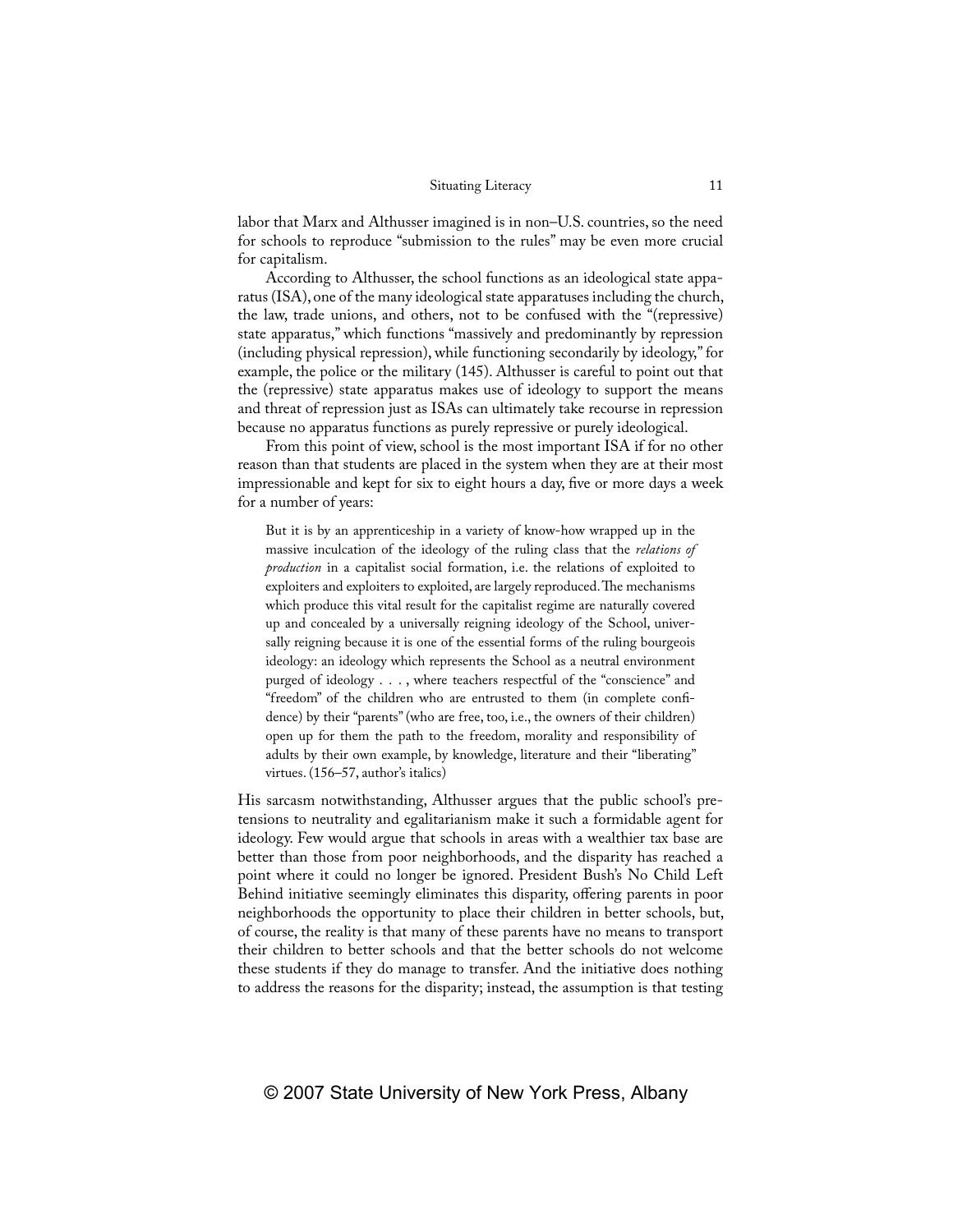will spawn the means for improvement and success. In other words, No Child Left Behind is the illusion of reform; the status quo is untouched. (For a clear and systematic critique of state-mandated testing, see Gerald Coles's *Reading the Naked Truth: Literacy, Legislation, and Lies*.)

Althusser's argument is reflected in Samuel Bowles and Herbert Gintis's understanding of the school as the "apprentice" period when individuals learn to take their place in the workforce, as "exploiters" or "exploited," having unknowingly absorbed the ideology of the "ruling class." This absorption, however, is accomplished from within the framing metaphors of "freedom" and "liberation." The school, as Althusser points out, is perceived as ideology-free, and teachers see themselves and are seen by others as models exemplifying the ideals, the "'liberating' virtues," of knowledge and literature without, of course, imposing their own political sensibilities on the children in their classes. Figured within Althusser's constructs, parents expect, and even demand, the school's political "neutrality" under the assumption that their bourgeois ideology is simultaneously unique (this is what our family believes is right and true) and natural (this is the way everyone should live). Furthermore, individuals are "free" to choose their own way of living, but that choice ("informed" choice, if you will) is made possible through the "'liberating' virtues" of knowledge and literature, ineffable virtues that transcend mere know-how.

Many educators have worked to expose the "hidden curriculum" that teaches students not to think but to accept their place in capitalist society. Bowles and Gintis, for example, write:

[W]e suggest that major aspects of educational organization replicate the relationships of dominance and subordinancy in the economic sphere. The correspondence between the social relation of schooling and work accounts for the ability of the educational system to produce an amenable and fragmented labor force. The experience of schooling, and not merely the content of formal learning, is central to this process. (125)

According to Bowles and Gintis, the primary concern of schooling is not what we learn but that we learn our place within the capitalist mode of production. We learn to be "amenable," to submit to and even cooperate with the system that oppresses us, but we are also "fragmented" in that we do not recognize or seek a commonality of purpose that would question or disturb the "relations of dominance and subordinancy in the economic sphere" by means of collective action.

Althusser offers little hope for resistance to the capitalist "regime." Later in his essay he states that the subject is created by ideology: " . . . *the category of the subject is only constitutive of all ideology insofar as all ideology has the function*  (which defines it) of 'constituting' concrete individuals as subjects" (171, author's italics). Society creates the individual as a subject to participate in society and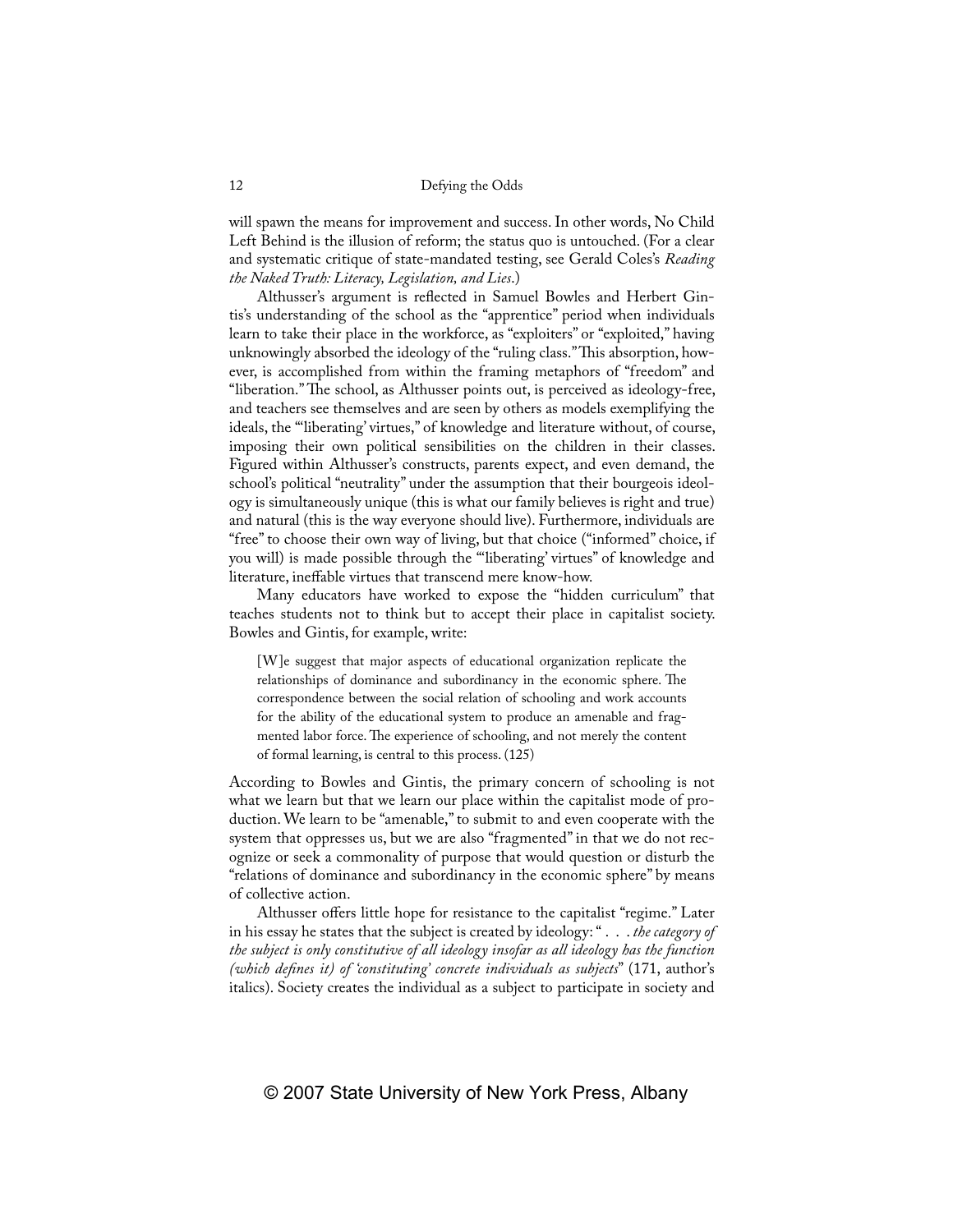to serve it. Resistance, the ability to recognize ideology as repressive and act autonomously to change or subvert it, seemingly has no opportunity to emerge from this process of the constitution of the individual as a subject because that subject acquires systems of values and codes of behavior, ontology, and morality through ideology. Althusser offers no suggestion as to what allows the subject—such as himself—to see the contradictions of bourgeois ideology, much less act on them. Still he salutes the few teachers with enough courage to fight against the "ruling bourgeois ideology": "I ask the pardon of those teachers who, in dreadful conditions, attempt to turn the few weapons they can find in the history and learning to 'teach' against the ideology, the system and practices in which they are trapped. They are a kind of hero" (157). In Althusser's picture, educators face bleak prospects for meaningful resistance. They have "few weapons" and are "trapped" within the ideological system. Seemingly doomed to noble failure, these teachers are "a kind of hero."

This is an interesting, although brief, aside for Althusser. It is the only place in the entire article where he overtly mentions the potential for resistance. This resistance comes not from parents or students who feel some manifestation of (and thereby become conscious of) their own oppression. Instead it comes from teachers who "'teach' against the ideology" and, in so doing, attempt to teach others to see ideology at work. The teacher then plays a leadership role—albeit a limited one—in whatever attempts can be made to organize resistance; the very conditions that make schools the ideal place to inculcate the ideology of the ISA make them also the ideal place to teach others to be aware of it and so resist it, and the teacher is in the perfect position to take advantage of those conditions.

Althusser illustrates the structure of domination as a kind of inverted pyramid in terms that are strictly top-down. Such an illustration makes apparatuses of power visible, but this visibility is produced by means of monolithic terms that do not address the complexity of and possibility for the individual's role within this structure and within these apparatuses. As represented within the terms of Althusser's analysis (and for those such as Bowles and Gintis whose theories have been deeply influenced by his analysis), teacher and curriculum combine to make students internalize their positions within the capitalist mode of production and understand these positions as natural and right. For Althusser the individual subject is created by and through ideology, and this understanding is his greatest limitation because it fails to explain how participating in the structure is possible, how power works in productive as well as repressive ways, and how and why individuals find ways to resist and question their places. Yet others, too, find exploring docility easier than exploring resistance.

For Althusser as for Marx, the family obviously plays a key function in maintaining the class system. Annette Lareau's *Unequal Childhoods: Class, Race, and Family Life* allows us to see something of how class position is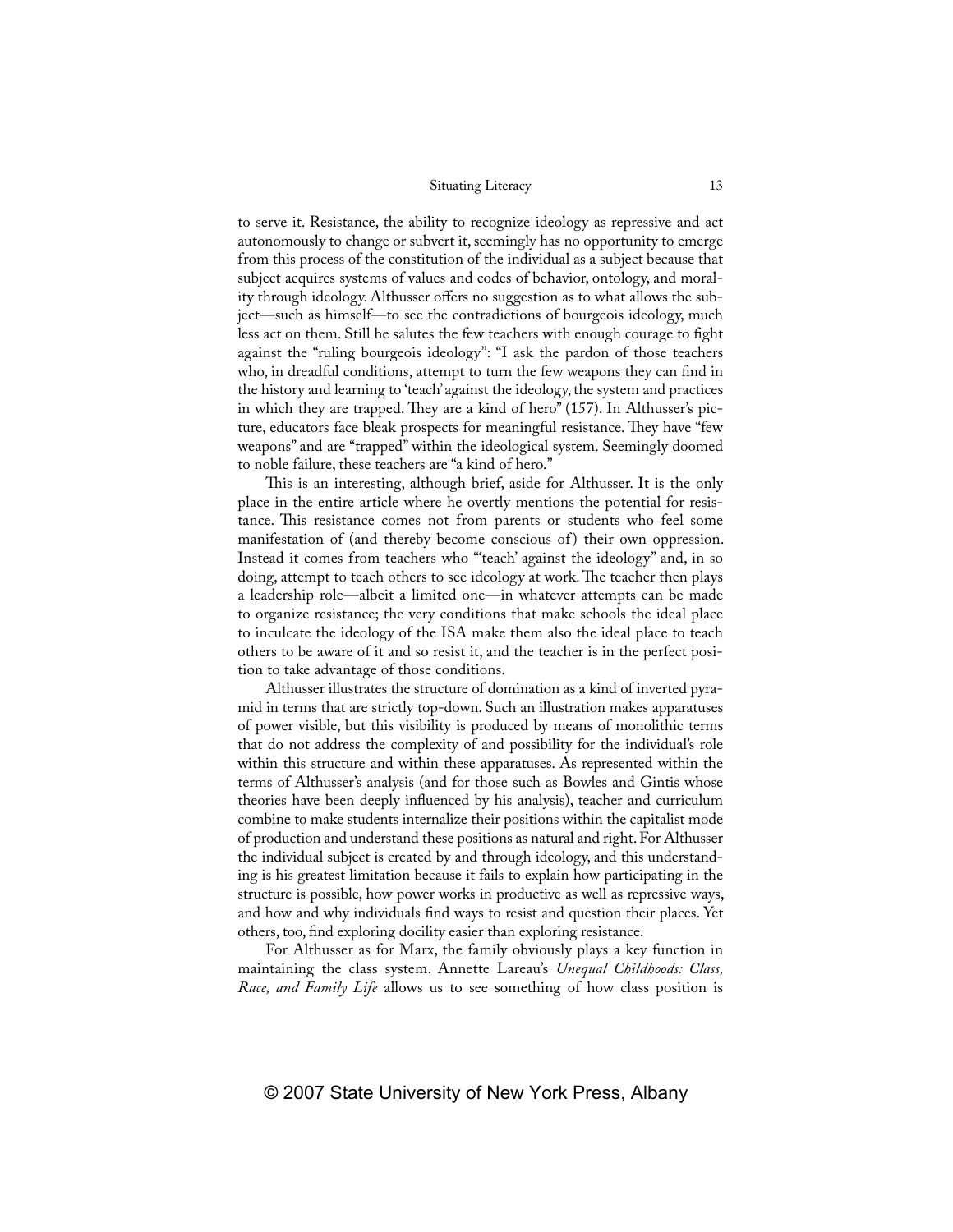passed on from generation to generation. Her book offers case studies of twelve families (four middle class, four working class, and four in poverty); two families of each group were black and two were white. These case studies make visible the ways that child rearing itself is marked by class. "Concerted cultivation" is Lareau's term to describe middle-class assumptions about and practices of raising children:

The white and black middle-class parents engaged in practices of *concerted cultivation*. In these families, parents actively fostered and assessed their children's talents, opinions, and skills. They scheduled their children for activities. They reasoned with them. They hovered over them and outside the home they did not hesitate to intervene on the children's behalf. They made a deliberate and sustained effort to stimulate children's development and to cultivate their cognitive and social skills. (238, author's italics)

Her term to describe working-class and poor parents' attitudes toward and practice of raising children is the "accomplishment of natural growth":

The working-class and poor parents viewed children's development as unfolding spontaneously, as long as they were provided with comfort, food, shelter, and other basic support. . . . As with concerted cultivation, this commitment, too, required ongoing effort; sustaining children's natural growth despite formidable life challenges is properly viewed as accomplishment. Parents who relied on natural growth generally organized their children's lives so they spent time in and around home in informal play. . . . Boundaries between adults and children were clearly marked, parents generally used language not as an aim in itself but more as a conduit for social life. (238–39)

As in Shirley Brice Heath's seminal *Ways with Words: Language, Life, and Work in Communities and Classrooms* (discussed in chapter 3), Lareau found that the significant differences between the "cultural logics of child rearing" were not between black families and white families, but between middle-class families and working-class and poor families. Middle-class children, because of their parents' emphasis on language and negotiation and on learning and organized activities among nonfamily members, are better prepared for college and for middle-class employment opportunities. Working-class and poor children, however, tend to have stronger ties with their siblings and extended families and are better able to occupy themselves and take responsibility for their own entertainment. Also like Heath, interestingly, Lareau seems to find herself less drawn to the middle-class parents and children as middle-class life becomes "increasingly rationalized" (246).

Yet Lareau is careful to point out that working-class and poor children do not necessarily grow up to be working class or poor themselves. (In her description of one middle-class, dual career family, Lareau mentions that the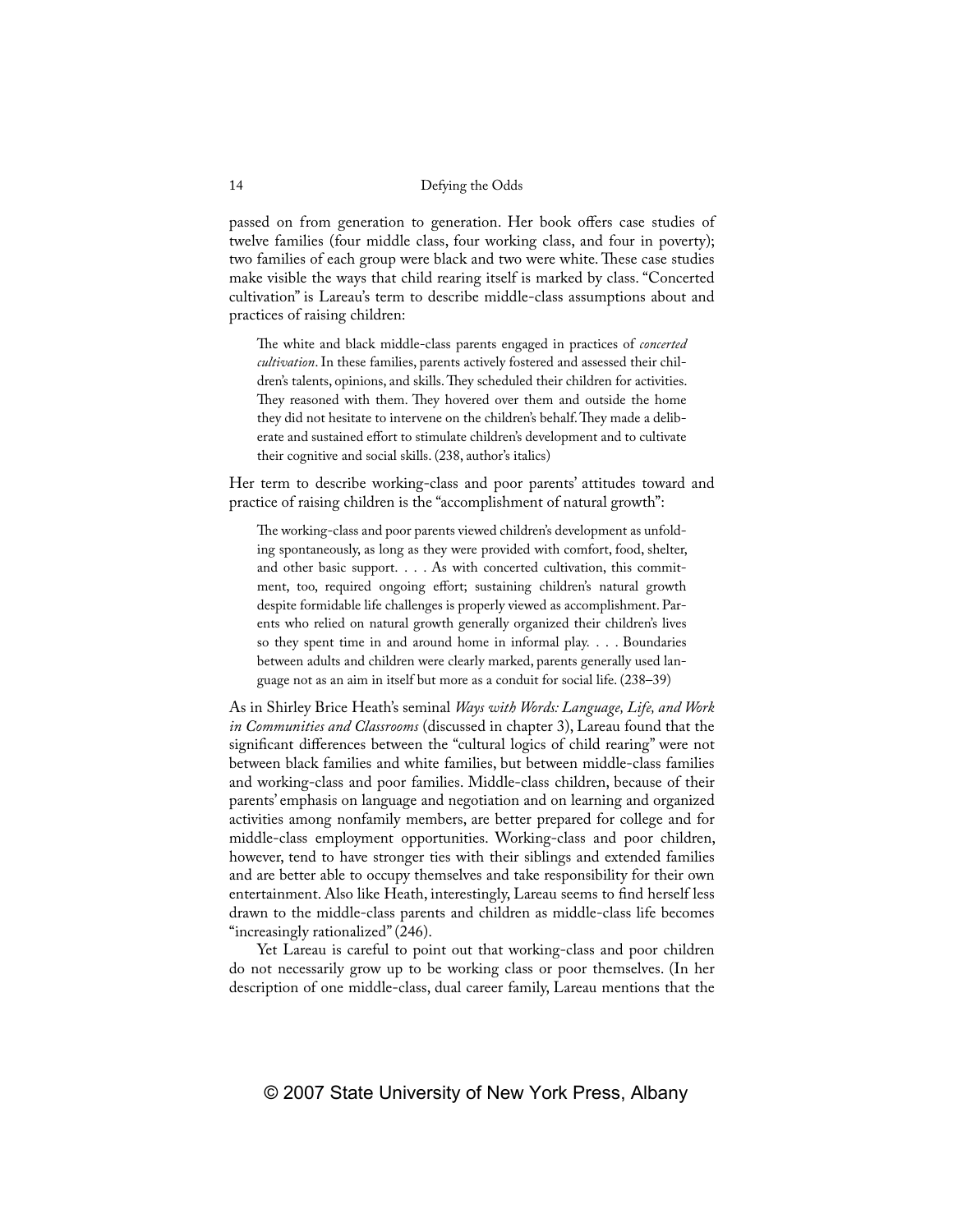parents are helping to support their parents and siblings still living in poverty.) Lareau writes, "To be sure, there are also significant amounts of upward and downward mobility. There are those in the population who overcome the predicted odds, particularly certain immigrant groups. The social structure of inequality is not all determining" (256). Early in the book, she states, "Perhaps two-thirds of the members of society ultimately reproduce their parents' level of educational attainment, while about one-third take a different path" (8). I wish to turn my attention to this one-third. Althusser and Lareau, from radically different perspectives, show how the individual is interpellated by and within culture. Yet, as Lareau also states (but does not demonstrate in her case studies), the individual has the potential to resist that interpellation. "The social structure of inequality" is not the result of an overt system of repression.

Antonio Gramsci, for example, specifically addresses the potential for the importance of teachers and education in any kind of organized resistance to repression. In his *Selections from the Prison Notebooks*, he describes the "new type of intellectual" whose position is marked by "active participation in practical life, as constructor, organizer, 'permanent persuader'" (11). Gramsci also develops the category of the "organic intellectual" who rises from the working class or from poverty to represent his own class and argues that "it is the organic intellectual who can speak most powerfully and persuasively for and from his class" (10). "School," writes Gramsci, "is the instrument through which intellectuals of various levels are elaborated" (10), and the teacher, by reason of her education and her participation in the production of knowledge, becomes a potentially potent agent of change for her students, as has been true for many who have been moved to mention their teachers in their published literacy narratives. Of course, we also know that teachers, unfortunately, have the potential to have the opposite effect.

But Gramsci and Lareau help us begin to see how power works in much more complex ways than Althusser describes. As with Althusser and Gramsci, Michel Foucault has been useful for contemporary critiques of higher education. Foucault, writing at the same time as Althusser, defines power as beyond the distinctions of class and race and refuses to consider it as top-down movement. For Foucault, no power vacuum, no neutral space, no "free zone" exists where the web of power is not stretched, and everyone, including teachers and students, is situated within that web. Foucault hypothesizes in "Power and Strategies" that "power is co-extensive with the social body; there are no spaces of primal liberty between the meshes of its network" (142). At the same time:

one should not assume a massive and primal condition of domination, a binary structure with "dominators" on one side and "dominated" on the other, but rather a multiform production of relations of domination which are partially susceptible of integration into overall strategies. (142)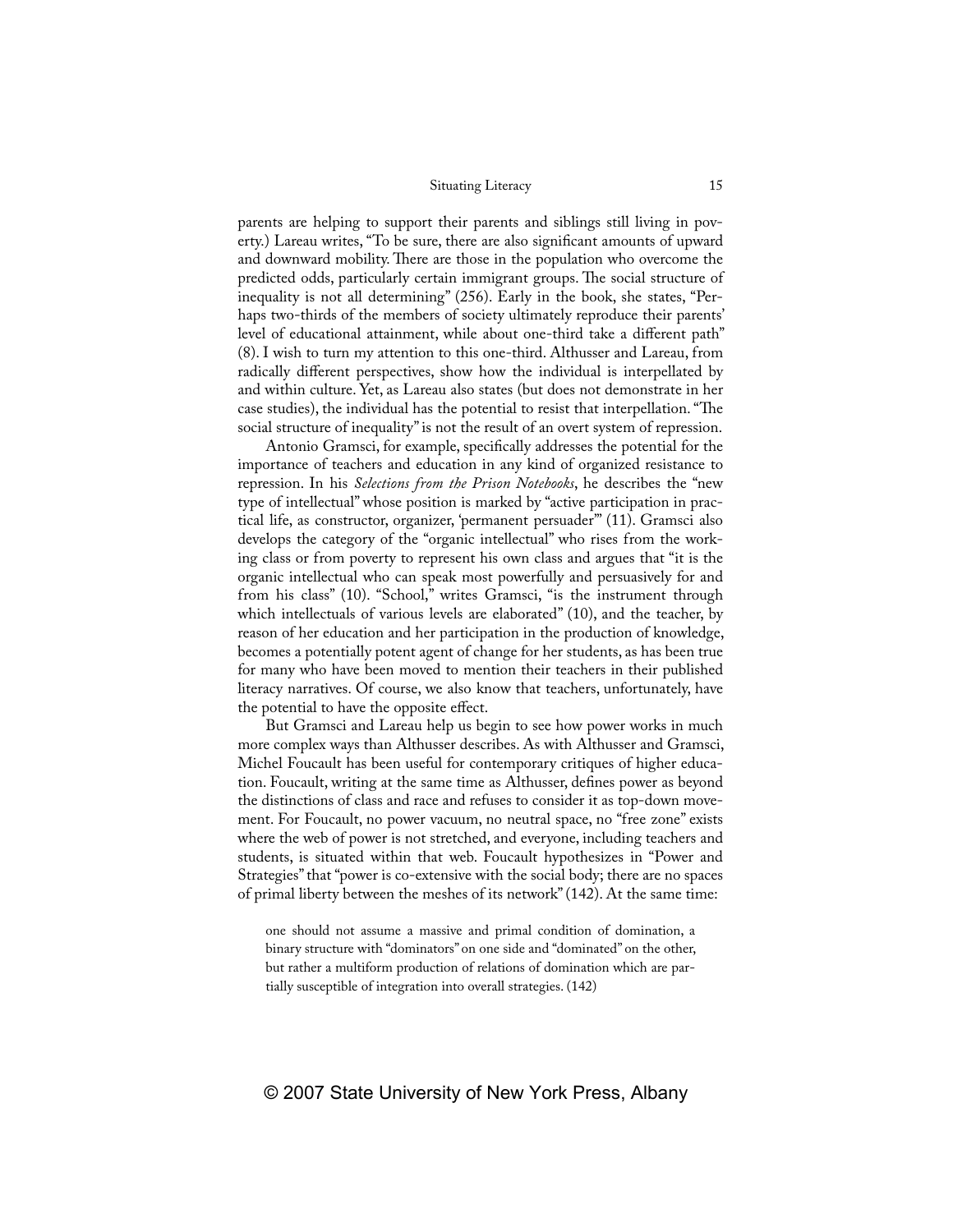Power is always everywhere and is much too complex a concept to describe in binary terms of a downward movement from those-who-have-power to those-who-are-powerless, as Althusser does. Power is "multiform" (as opposed to uniform) and produced from "relations of domination" that in turn can be integrated into "strategies" that are productive. As Foucault explains in "Truth and Power":

If power were never anything but repressive, if it never did anything but to say no, do you really think one would be brought to obey it? What makes power hold good, what makes it accepted, is simply the fact that it doesn't only weigh on us as a force that says no, but that it traverses and produces things, it induces pleasure, forms knowledge, produces discourse. It needs to be considered as a productive network which runs through the whole social body, much more than as a negative instance whose function is repression. (119)

Power cannot be contained by or limited to binary oppositions; neither is it to be thought of as "evil" or as bad in and of itself. It produces pleasure, knowledge, and things. Structures and strategies of power make learning in systematic ways and passing on that learning in systematic ways possible; structures and strategies of power not only make possible "our" standard of living, but also make any standard of living possible, such as in the ways we live work, and play. Of course, this is not to say that structures and strategies of power do not produce pain, real pain. And this is not to say that everyone is or should be happy wherever and however they are situated in their social, economic, political positions and relations at home, at work, and elsewhere. Obviously, there are people who are suffering and who fight to end that suffering as well as people who see and fight to end the suffering of others. But the subject is not so much trapped in the web of power as a participant in the play of power. Furthermore, resistance is a production of power's network, and paradigms can and do shift.

One of my favorite photographs of my daughter as a baby shows her on the floor, crawling on top of and thoroughly investigating my ancient copy of Ribner and Kittredge's *The Complete Works of Shakespeare*. The photograph serves as a visual metaphor for her relationship with literacy throughout her life thus far. She was immersed in literacy long before she had a say or a choice because my husband and I read to her with religious-like fervor almost from the very day we brought her home from the hospital. And she saw us, as students and as teachers, reading constantly. Now she's a young adult who remains an avid reader with a passion for ideas. In terms of the research, her literacy was predictable. But in terms of the same research, my literacy was not. Therefore, one goal of this book is to make sense of my own seemingly anomalous experience. More importantly, however, as a teacher, I want to believe that the desire for higher literacy is teachable, but in order to teach it, I need to have a better understanding of from where that desire comes.